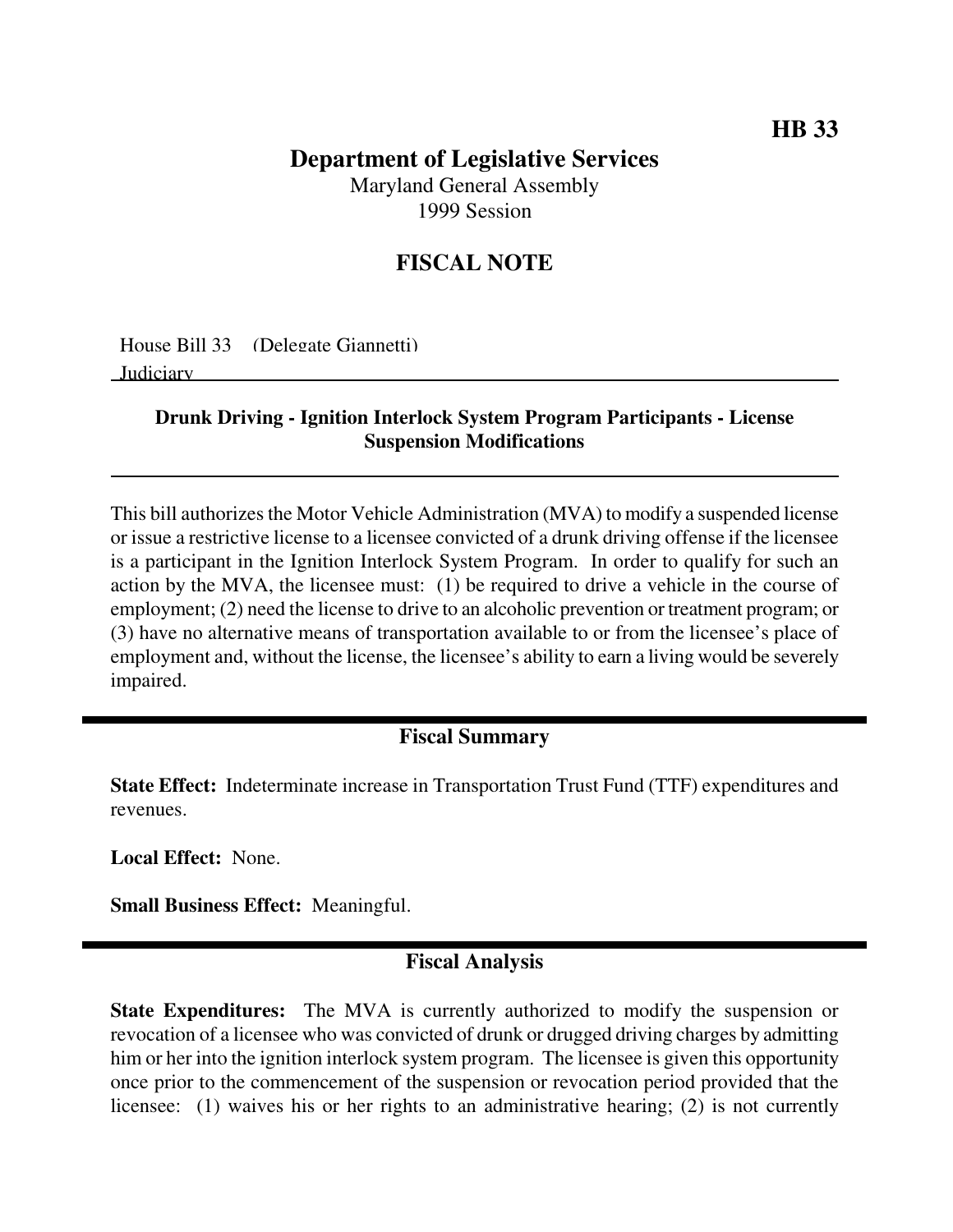suspended or revoked for other charges; (3) has not been convicted of an alcohol or drug offense involving a death, serious injury or controlled and dangerous substance; and (4) possesses a valid Maryland driver's license. As soon as the licensee chooses to attend an administrative hearing or to serve the terms of suspension or revocation, MVA withdraws the offer to participate in the program. In fiscal 1998, 542 individuals requested admittance into the ignition interlock system program in this manner.

The bill will expand the MVA's authority to modify a license suspension of, or issue a restricted license to, an individual by admittance to the ignition interlock system program at any time during the course of a suspension or after an administrative hearing. Approximately 9,500 individuals are convicted of drunk and drugged driving violations annually. Of these, about 2,000 are ordered into the program by the courts and through administrative and medical advisory board hearings. An additional 5,000 individuals have their licenses revoked annually, and would not be subject to the bill's provisions. It is not clear what proportion of the remaining 2,500 individuals would apply to the MVA for admittance into the program based on the licensee's need to drive for employment or to attend an alcohol prevention or treatment program. It is assumed that the need to drive for employment purposes or to attend treatment programs is a factor that is considered by the court and by administrative judges. Therefore, the number of additional cases where the MVA determines this need warrants admittance into the ignition interlock program is expected to be minimal.

However, for each additional 900 participants in the program, the MVA would require an additional administrative specialist to review applications and to monitor the additional participants. The cost for one such employee would be \$30,400 in fiscal 2000, including salary, one-time start-up costs, and ongoing operating expenses. Future year expenditures would be approximately \$35,000 and reflect full salaries with 3.5% annual increases and 3% employee turnover and 1% annual increases in ongoing operating expenses.

It costs the MVA approximately \$88 in reimbursable funds for each MVA hearing conducted by the Office of Administrative Hearings. The number of hearings that may be held to contest MVA's decisions regarding the modifications of suspensions or revocations is uncertain. To the extent that administrative hearings increase to contest such decisions, TTF expenditures could increase.